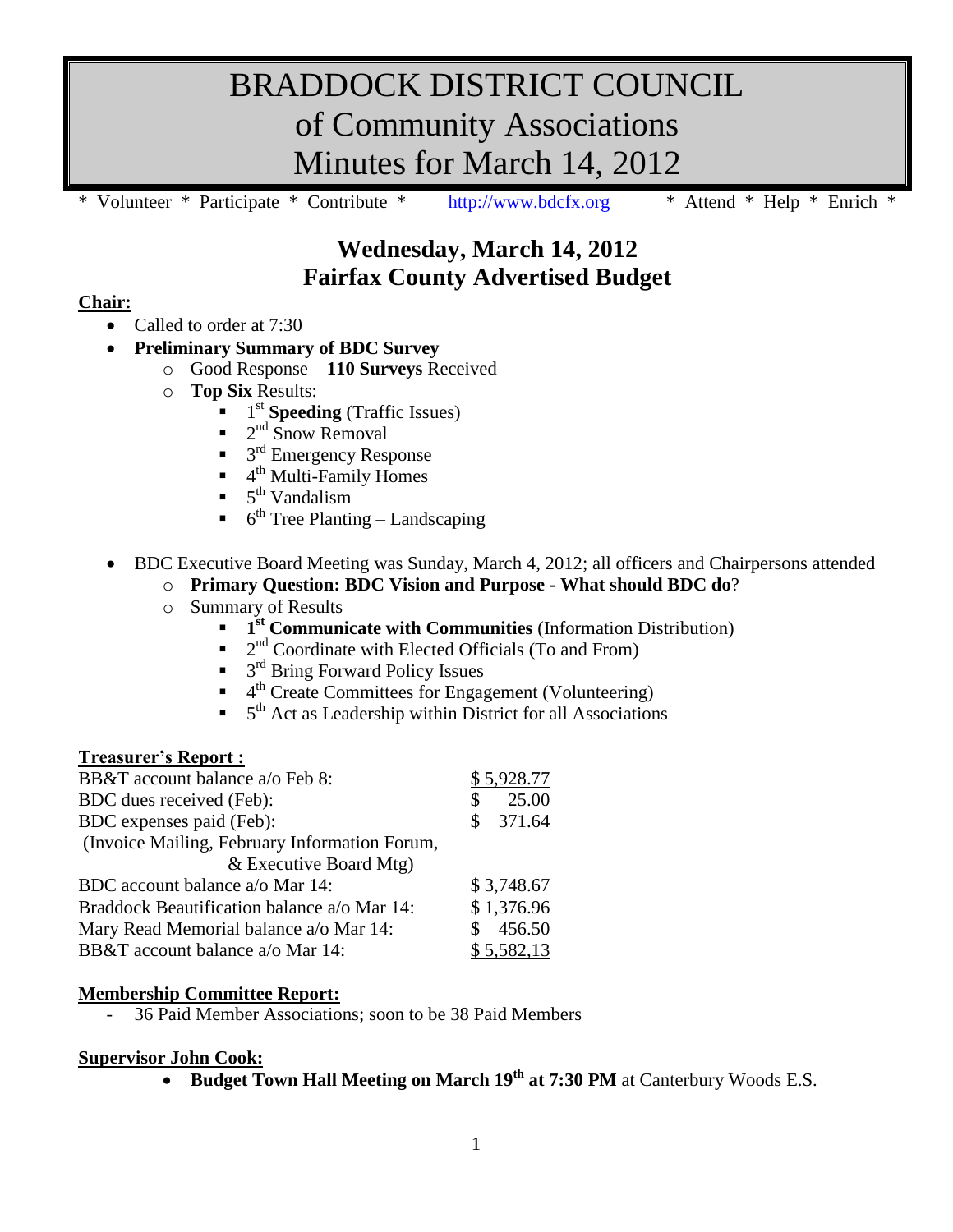- **Kings West Swim Club Property Transfer Meeting, March 21st** , 7 PM at Laurel Ridge Elementary School
- **Meeting on Replacement of Massey Building on March 26th** at 7:30 PM
- **Budget Town Hall Meeting with Braddock School Board Member on March 28th** at 7:30 PM at Robinson Secondary School
- **County-Wide Bicycle Transportation Master Plan Meeting on March 29th** at 6:30 to 9 PM at Fairfax City
- **NVCC Wakefield Chapel Forum on April 17<sup>th</sup> at 7:30 PM at Nancy Spraque Tech Center**
- **Braddock District Visioning Conference on May 5<sup>th</sup> from 9 to 3:30 PM (More details to** follow from Supervisor's Office)
- **Northern VA Training Center to be Closed by State**. County discussing actions to address residents' needs.

## **Future BDC Meeting Notices:**

- **BDC "Legislative Forum" on Wednesday, April 11th** at 7:30 PM in Kings Park Library Meeting Room (as of meeting, 4 Delegates and 2 Senators have accepted)
- **BDC Meeting on Wednesday, May 9th**, at 7:30 PM in Braddock Hall
- **BEST OF BRADDOCK Nominations Deadline is Monday, May 28th**. The **Best of Braddock Awards** are the annual citizen's recognition of people in Braddock who have shown exceptional volunteerism and contributions to Braddock's social, economic, or educational well-being. Anybody may nominate a deserving person or group. The Nomination Form is attached and can be downloaded from <http://www.bdcfx.org/home/announcements-and-events> ).
- **BDC Meeting on Wednesday, June 13th** at 7:30 PM
	- o **Elections** for Chairman, Vice Chairman, Secretary, and Treasurer (Any member can fulfill these positions; Try considering yourself guiding civic and community events) o **BEST OF BRADDOCK Awards** Announced
- **BEST OF BRADDOCK Awards and Braddock Picnic on Wednesday, July 11th** in Braddock Hall

## **Additional Announcements:**

- **Dialog to Action: Next Steps** Annandale H.S. cafeteria, March  $21<sup>st</sup>$  at  $6:30 9$  PM. The next steps on suggested solutions from dialogues on diversity held in Annandale last year.
- **Park Clean Up Day** at Royal Lake on April 14<sup>th</sup>
- John Dargle, Jr., Director, **FCPA Listening Forum**, Thursday, April 19<sup>th</sup>, 7:00PM, Wakefield Chapel for the Braddock District, discussing the 2012 Park Bond Referendum
- **Terracing project at Royal Lake Park**, a combined Park Authority & community effort. Volunteers are being sought for the 21 April project date which should take about 3-4 hours. Contact Tony Vellucci at [ajvellucci@gmail.com](mailto:ajvellucci@gmail.com)

## **Meeting adjourned 9:10 PM** (37 attendees)

Submitted by Approved by Approved by Approved by Approved by Approved by Approved by Approved by Approved by Approved by Approved by Approved by Approved by Approved by Approved by Approved by Approved by Approved by Appro

Bruce Wallachy, Secretary, BDC William Barfield, Chairman, BDC 20 March 2012

File Attachment: BOB\_Awards\_Nomination\_Form\_2012.doc

Minutes continued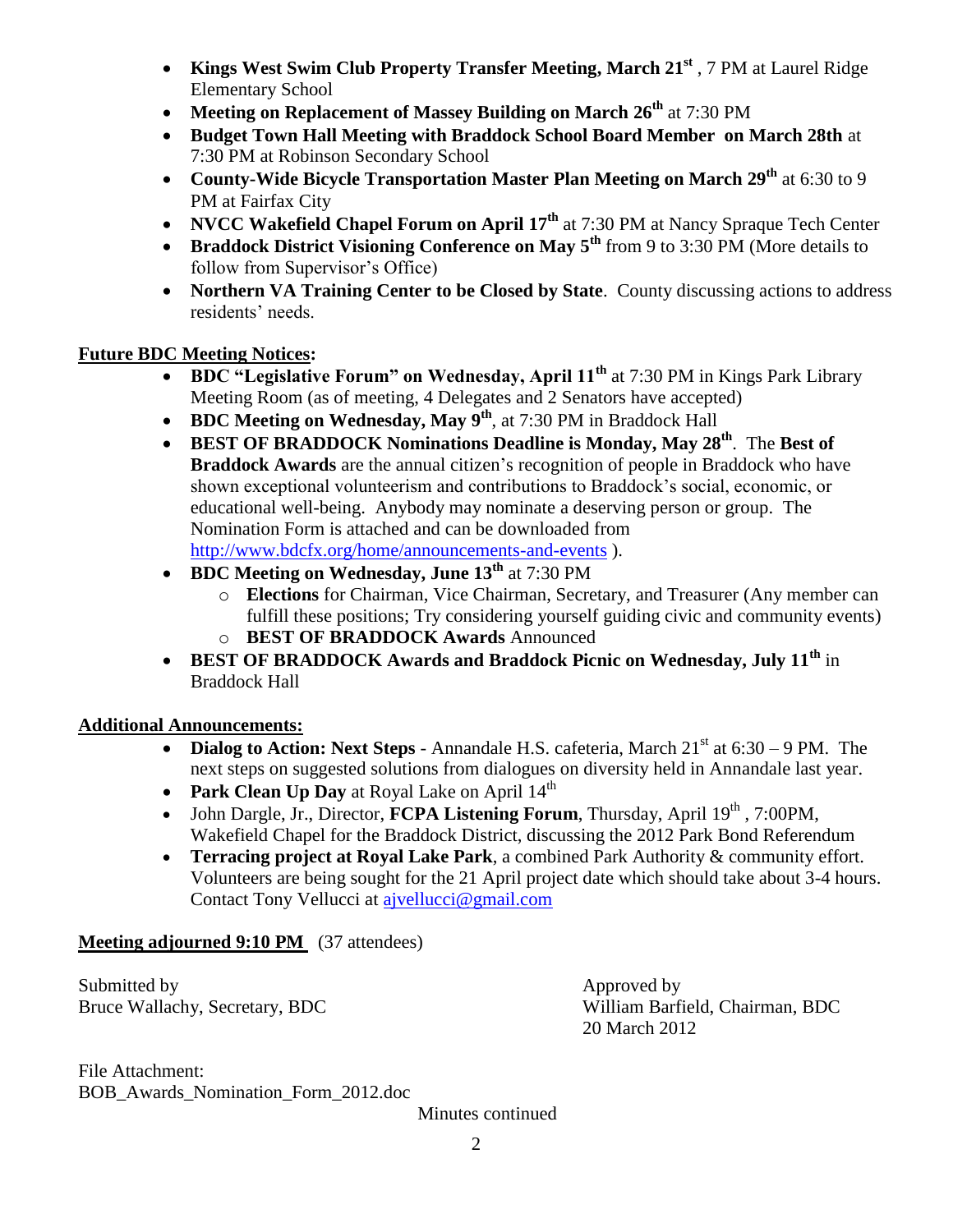## **BDC Program, March 14, 2012 : Annual Advertised County Budget Briefing**

Christina Jackson and Ellicia Seard Fairfax County Department of Management and Budget "Where It Comes From" and "Where It Goes".

#### **FY2013 Fairfax County Advertised Budget Plan:** (July 1<sup>st</sup> Begins Budget Year)

#### **General Summary:**

- **No Real Estate Tax Rate Increase**
- Balanced Budget with limited increase in Disbursements and Expenditures
- Increase in Stormwater fees plus several other fee and fare increases
- 2.18% Compensation Increase for all Public Safety and Non-Public Safety Employees
- Some personnel reductions and added new positions = Net Reduction 2 Positions (County employees
- $= 12,226$

#### **General Fund Receipts**

- **Revenue Increase of 3.36%** for FY 2013 (Total at \$3.46B)
- Real Estate Taxes are 60.9% (\$2.1B) (61.1% in 2012)
- Personal Property (Car Taxes) are 16.0% (\$552M) Going Up based on Car Values.
- **- Typical Household Impact: \$4,801.05 on Home Value of \$448,696 (Up \$33.85 from 2012)**
- Residential Property Equalization increased 0.71% (74.05% of Real Estate Assessment Base)
	- Average Home Prices Increased 3.3% to \$472,344
	- Average Number of Days on Market in line with 2006 (Before Downturn)
	- Number of Homes Sold Decreased 13.1% in 2011 to 12,077 Homes
- Non-Residential Property Revenue Increased 8.21% (20.77% of Real Estate Assessment Base)
	- 113.6 Million Square Feet of Office Space
		- 9 new building under construction will add 1.6 Million  $\text{Ft}^2$
	- Tax Revenue Based on Lease Costs
- Other Revenue Categories (Less Than 40% of total Fund Revenue)
	- Includes Personal Property, Local Sales and BPOL Taxes plus Federal & State Revenue
	- Federal and State Revenue Source to decrease by 1%

#### **FY2013 Budget Proposal**

- **Total All Funds = \$6.729B**
- **General Fund Disbursement = \$3.521B** (1.7% increase over 2012)
	- 1.7% increase over **FY12 Revised Budget**
- **Transfer to Public Schools = \$1.84B** (52.5% of total County Disbursements)
	- **4.7% increase** from FY 2012 Adopted Budget
	- School Board requested \$63.3M more than budget
	- School Debt Service =  $$164.8M$  (increase of  $$1.3M$  over FY12)

#### **- Disbursement Increase of 143.9M or 4.26% over FY2012**

#### **Cost of County Operations = \$64.6M Increase**

- **Market Rate Adjustment**
- Retirement Funding
- **Inflation Impacts**
- Other Post-Employment Benefits
- Health Insurance
- o **Human Services Requirements = \$5.35M Increase**